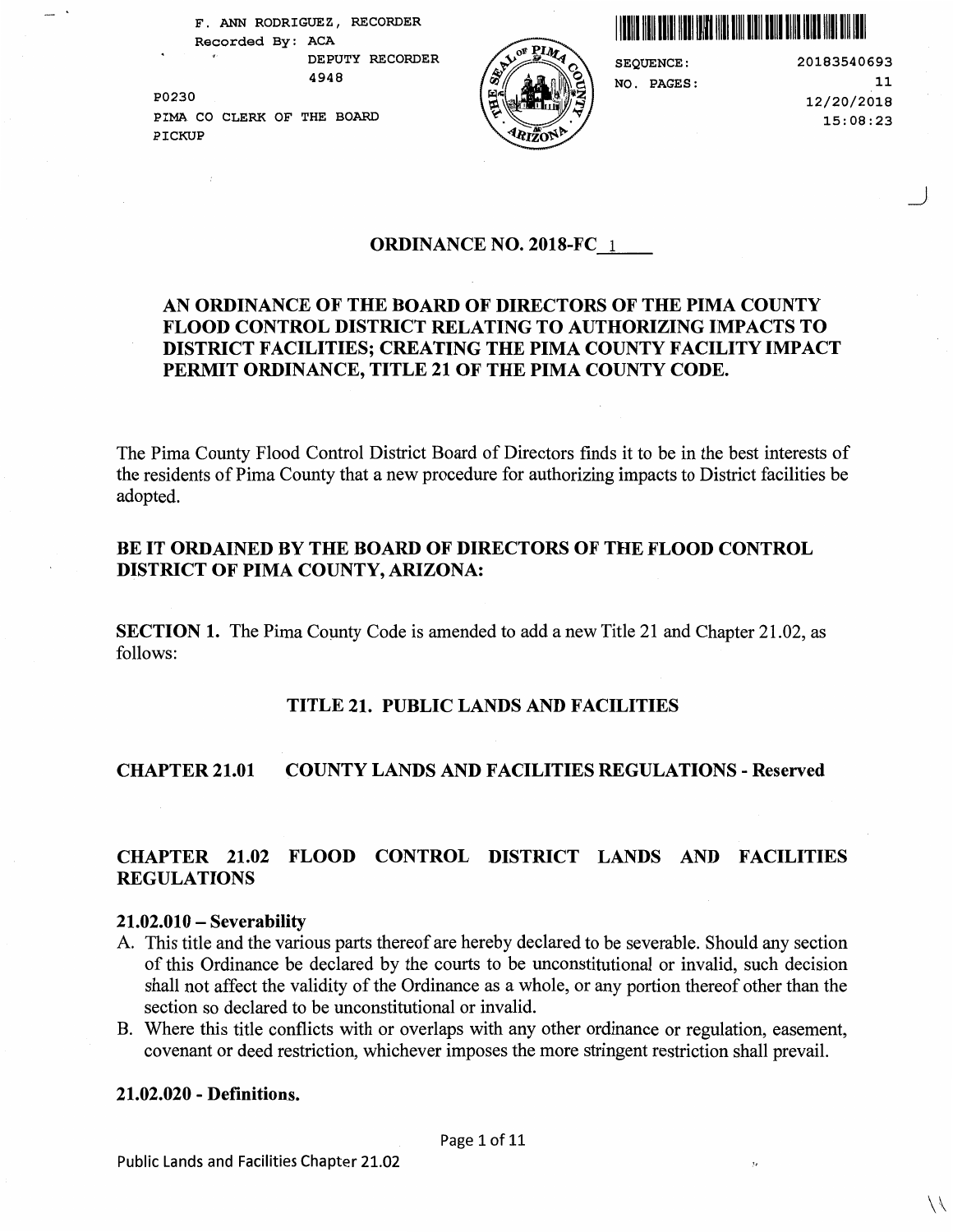For purposes of this Chapter, the following definitions shall apply:

- A. "Applicant" means any person, firm, partnership, association, corporation, or any agent of any such person or group, or the State of Arizona or a political subdivision of the State, proposing an activity that will impact a District Facility. When permit applications are for public capital improvement projects, the applicant is the jurisdiction, agency or public utility responsible for the capital improvement. The responsible party shall be considered the applicant even if a contractor is hired to perform the actual work.
- B. "cfs" means cubic feet per second.
- C. "Chief Engineer" means the Pima County Regional Flood Control District Chief Engineer appointed by the Pima County Flood Control District Board of Directors.
- D. "District" means the Pima County Regional Flood Control District.
- E. "District Facility" means any of the following (i) any land owned by the District, or in which the District has a real property interest, (ii) District Structures, and (iii) any and all lands, drainage ways and structures for which the District has maintenance responsibility. A map identifying District Facilities shall be kept by the Chief Engineer and shall be made available to all interested parties.
- F. "District Structures" -District Structures means conveyances constructed or maintained by the District, such as (i) channels or storm drains, (iii) structures for flood control such as soil cement bank protection, levees, grade controls, detention and recharge basins, and (iii) associated improvements such as river parks, access roads, etc.
- G. "District Lands" means property owned by the District or in which the District has a Real Property Interest, but for which District Structures are not present, including restoration areas and properties that have been dedicated to the District, purchased by the District, or in which the District has a Real Property Interest.
- H. "Drainage Way" means a designated area to convey and manage flood waters whether on property owned in fee title by the District, property in which the District has a Real Property Interest, or property maintained by the District. Drainage ways may be either natural or constructed.
- I. "Facility Impact Permit" means a permit issued by the District which authorizes an impact, either temporary or permanent, to a District Facility for a proposed third party use.

## **21.02.030** - **Facility Impact Permit Requirements**

- A. Scope. These rules and regulations are implemented by the District for the purpose of managing impacts of third party uses to a District Facility and shall prevail over and supersede any previous District policy or procedure in conflict therewith. A map of District Facilities shall be kept by the Chief Engineer and shall be made available to all interested parties.
- B. Written Authorization Required. Pursuant to ARS §48-361 *S(D),* there is strict liability for damages by any person, firm, partnership, association, corporation, or any agent of any such person or group, or the State of Arizona or a political subdivision of the State, who damages or interferes with a facility that is owned, operated or otherwise under the jurisdiction of the District without written authorization.
- C. Issuance of Permit. Any District Facility that the Chief Engineer has determined to be available for secondary or temporary uses, in addition to the District's primary use, may be permitted for use by any person in accordance with the rules and regulations contained herein, as follows:
	- 1. Upon finding that the proposed disturbance or impact does not otherwise interfere with the health, safety and welfare of the general public, the Chief Engineer may issue a Facility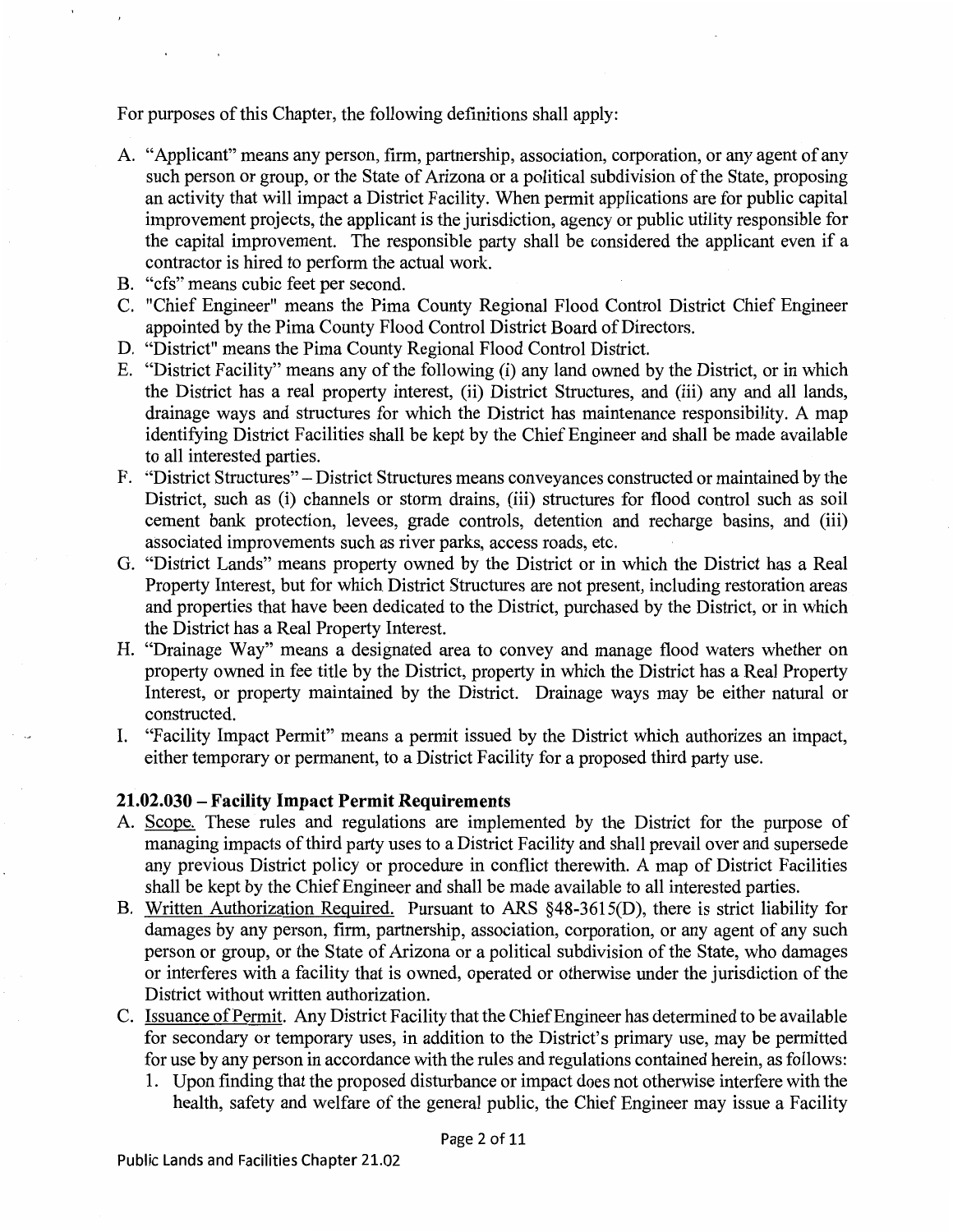Impact Permit, specifying that all such work shall be done in the manner specified in this Chapter.

- 2. A use allowed by a Facility Impact Permit shall not conflict or interfere with the drainage or conservation values of the District Facility, except as specified in the approved permit.
- D. Real Property Interest Required. Applicant may not proceed with any use permitted pursuant to this Chapter until Applicant has obtained a real property interest in the affected real property allowing the intended access and use. For property where the District has the legal right to grant all requested access and use, a permit issued under this chapter that explicitly grants the requested access and use will satisfy the real property interest requirement. The interest must be current. Expired or superseded interests are not acceptable demonstrations of property interest.
- E. Application. All Applicants shall obtain written permission from the Chief Engineer by applying for a Facility Impact Permit on a form provided by the District.

# **21.02.040 Permit- Exemptions**

- A. A Facility Impact Permit shall not be required for any authorized use, improvement, or disturbance to a District Facility that existed prior to the adoption of these regulations. Routine maintenance associated with existing uses and improvements will not require a permit. At the time of replacement, expansion, upgrade of an existing use or improvement, or repairs associated with damage due to flooding, erosion, or channel migration, a Facility Impact Permit is required. Emergency repairs of utilities to restore service do not require a Facility Impact Permit. However, more permanent repairs to the utility may require a Facility Impact Permit.
- B. A Facility Impact Permit shall not be required for passive uses that cause minimal disturbance, as determined by the Chief Engineer, such as hiking, horseback riding, etc. that are compatible with the natural environment. The creation of new disturbances for these activities is not exempt.
- C. A Facility Impact Permit shall not be required for projects authorized and funded in whole or in part by the District.

## **21.02.050 -Application Submittal Requirement** - **Type of Use**

The type, duration and location of a proposed impact will determine the amount of information needed to support an application for a Facility Impact Permit. Use categories and submittal requirements are described as follows:

- A. Tier 1 Temporary impact with minimal disturbance of District Facilities. This use is temporary with minimal disturbance, including temporary ingress/egress to another parcel using existing roads, access for purposes of survey, non-invasive cultural or biological surveys or scientific research projects, land stewardship activities such as removal of invasive species by hand or chemical methods, installing native plants by hand or hand placement of rock structures to mitigate erosion, or other similar uses. The submittal requirements for a Tier 1 impact include:
	- 1. Project description. The application shall include the name and contact number of the proposed user, the scope of use, site plan, and a timeframe or schedule of the proposed activities.
	- 2. Insurance. As required, pursuant to 21.02.090.
	- 3. Permit Fees. There is no fee for a Tier 1 Facility Impact Permit.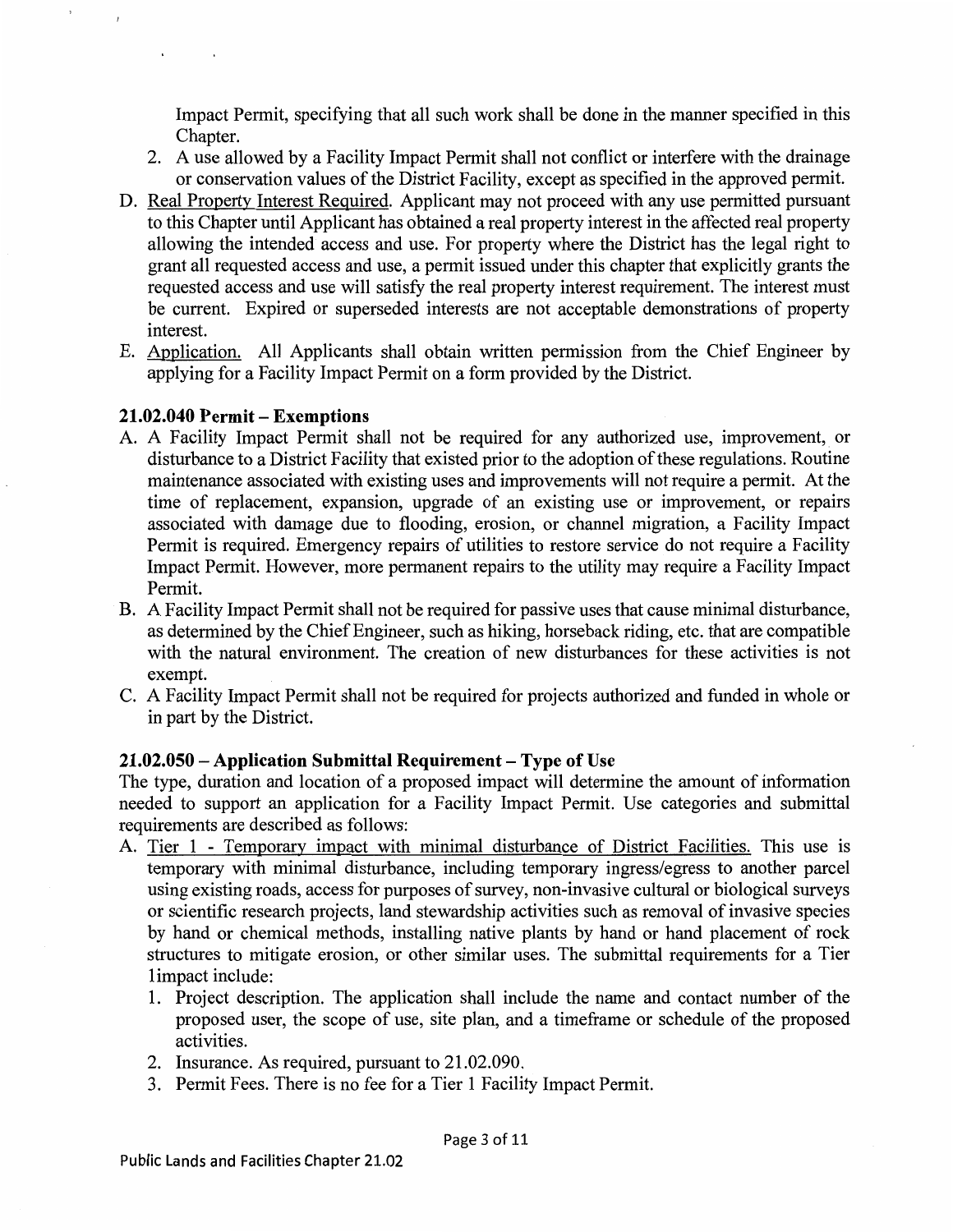- 4. Where special circumstances necessitate more detailed information, the applicant shall furnish any other information deemed necessary for review of public safety and floodplain management requirements, as determined by the Chief Engineer.
- B. Tier 2 Long-term or permanent impact with minimal disturbance of District Facilities. Examples of this type of use would include permanent ingress/egress to another parcel, largescale ecosystem restoration, removal of invasive species using heavy equipment, or other similar uses. The submittal requirements for a Tier 2 impact include:
	- 1. Project description. The application shall include the name and contact number of the proposed user, the scope of use, a site plan and timeframe or schedule of proposed activities.
	- 2. Mitigation. The application shall include a plan for restoring any areas temporarily impacted to pre-disturbance conditions, as necessary.
	- 3. Insurance. As required, pursuant to 21.02.090.
	- 4. Permit Fees. There is no fee for a Tier 2 Facility Impact Permit; however applicant shall pay for all costs associated with establishment of a license agreement or permanent easement.
	- 5. Where special circumstances necessitate more detailed information, the applicant shall furnish any other information deemed necessary for review of public safety and floodplain management requirements, as determined by the Chief Engineer.
- C. Tier 3 Limited disturbance of District Facilities. Examples of this type of impact include utility line or private storm drain construction that impact unimproved minor watercourses (less than 2000 cfs ), or the temporary stockpiling of material on District Lands. The submittal requirements for a Tier 3 impact include:
	- 1. Project description. The application shall include the name and contact number of the proposed user, the scope of use, and a site plan. The following additional information is required for utilities and storm drains:
		- a. A complete set of construction drawings that show construction in compliance with District standards and specifications. Initial concept plans may be submitted to the District to avoid major revisions to final construction drawings.
		- b. A discussion regarding alternatives that avoid impacting District Lands,
		- c. A description of the methods used to minimize the impact, if not avoidable.
		- d. An assessment of the need for permits required pursuant to Section 402 or 404 of the Clean Water Act and Section 408 of the Rivers and Harbors Act. Provide a copy of these documents and a Stormwater Pollution Prevention Plan, if applicable.
		- e. The plan for mitigation of any disturbance, if required.
	- 2. Mitigation. The application shall include a plan for restoring any areas temporarily impacted to pre-disturbance conditions, as necessary.
	- 3. Insurance. As required, pursuant to 21.02.090.
	- 4. Permit Fees. The fee shall be determined pursuant to 21.02.120 which covers the cost of application review, permit issuance, and inspections. Additional costs associated with establishment of a license agreement or permanent easement, if necessary, may also be required.
	- 5. Posting of Bond-A bond shall be posted pursuant to 21.02.100.
	- 6. Where special circumstances necessitate more detailed information, the applicant shall furnish any other information deemed necessary for review of public safety and floodplain management requirements, as determined by the Chief Engineer.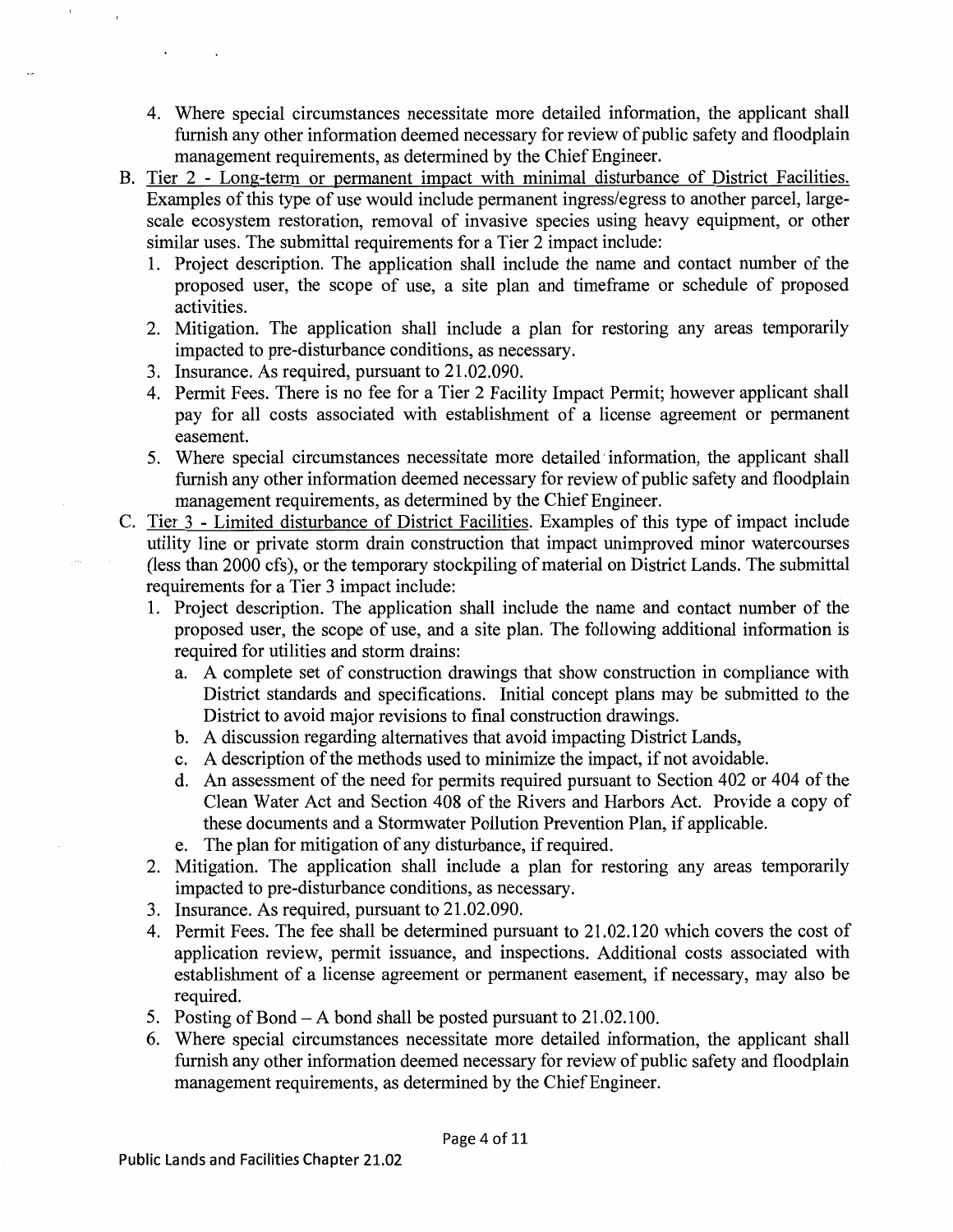- D. Tier 4 Disturbance of a District Facility. Examples of this type of impact include any impact to a District Facility associated with a major watercourse with base flood peak discharges greater than 2,000 cfs, any impact to a District Structure, including planting or paving, the construction or modification of any District Structures, or significant disturbance of District Lands. The submittal requirements for a Tier 4 impact include:
	- 1. Project description. The application shall include the name and contact number of the proposed user, the scope of use, and a site plan. The following additional information is required:
		- a. A complete set of construction drawings that show construction in compliance with District standards and specifications,
		- b. A discussion regarding alternatives that avoid impacting the District Facility,
		- c. A description of the methods used to minimize the impact, if not avoidable.
		- d. An assessment of the need for permits required pursuant to Section 402 or 404 of the Clean Water Act and Section 408 of the Rivers and Harbors Act. Provide a copy of these documents and a Stormwater Pollution Prevention Plan, if applicable.
		- e. The plan for mitigation of any disturbance, if required.
	- 2. Mitigation. The application shall include a plan for restoring any areas temporarily impacted to pre-disturbance conditions, as necessary.
	- 3. Insurance. As required, pursuant to 21.02.090.
	- 4. Permit Fees. The fee shall be determined pursuant to 21.02.120 which covers the cost of application review, permit issuance, and inspections. Additional costs associated with establishment of a license agreement or permanent easement, if necessary, may also be required.
	- 5. Posting of Bond-A bond shall be posted pursuant to 21.02.100.
	- 6. Where special circumstances necessitate more detailed information, the applicant shall furnish any other information deemed necessary for review of public safety and floodplain management requirements, as determined by the Chief Engineer.

## **21.02.060 - General Permit Conditions - Type of Impact**

The following minimum conditions shall apply based on the type of disturbance or impact proposed. The Chief Engineer may provide additional specific conditions, as needed to ensure the health, safety, and welfare of the general public and the use, functionality, and integrity of the District Facility:

A. Tier 1 impacts are temporary and minimal. As such, the following conditions apply:

- 1. Intentional ground disturbance or construction activity, including earthmoving, road grading, blading, leveling, or vegetation removal are prohibited. Invasive species removal as described in Section 21.02.050.A is exempt from this prohibition. Temporal impacts, such as creation of tire tracks, is considered incidental to the activity unless determined by the inspector to be excessive.
- 2. Vegetation trimming may be allowed if required to meet the intent of the proposed impact.
- 3. Any disturbance identified during the final inspection shall be mitigated by the permittee.
- B. Tier 2 impacts are permanent but minimal. As such the following conditions apply:
	- 1. Unpermitted ground disturbance or construction activity, including earthmoving, road grading, blading, leveling, or vegetation removal are prohibited. Invasive species removal as described in Section 21.02.050.B is exempt from this prohibition. Temporal impacts,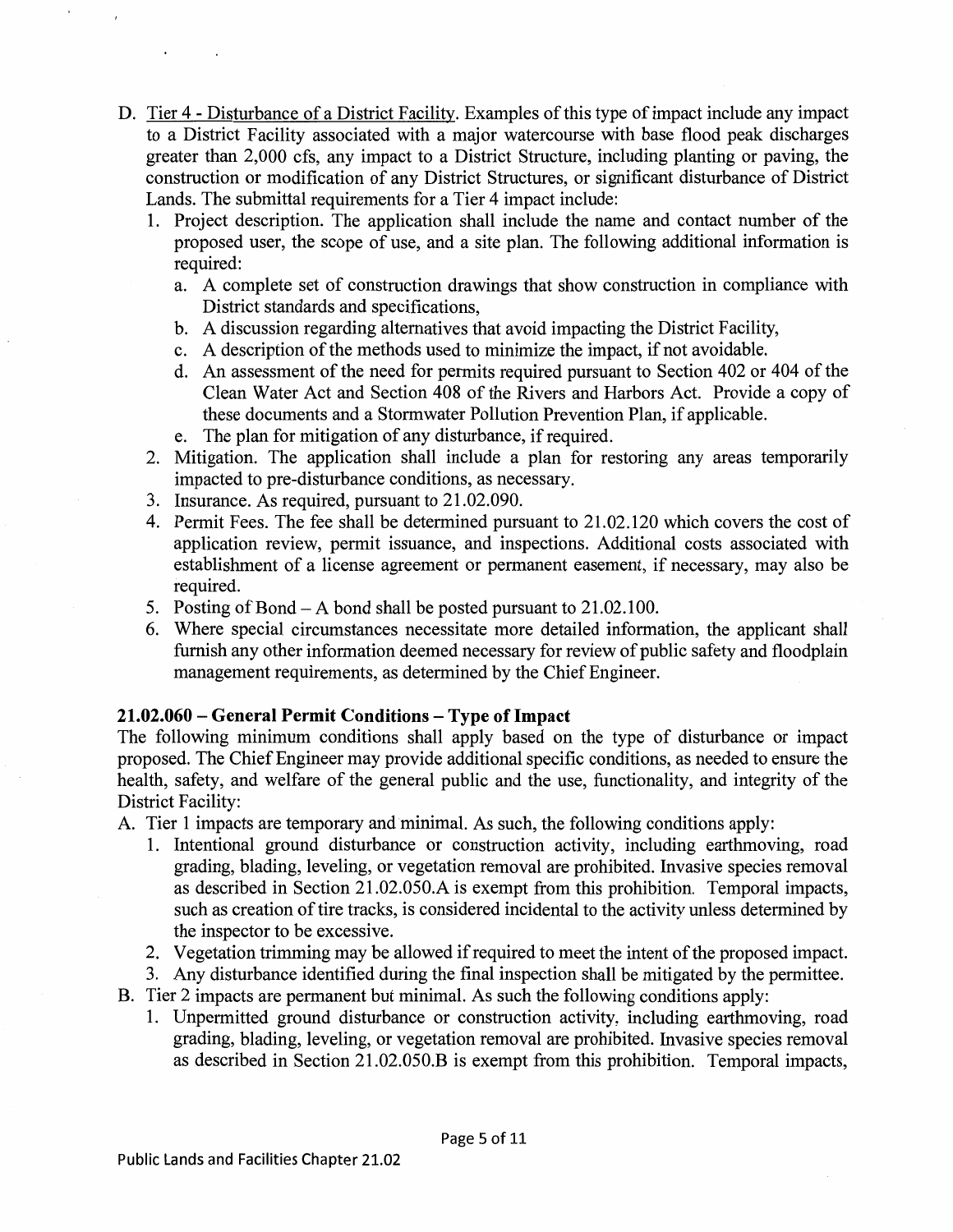such as creation of tire tracks, is considered incidental to the activity unless determined by the inspector to be excessive.

- 2. Vegetation trimming may be allowed if required to meet the intent of the proposed impact.
- 3. Any disturbance identified during either the initial or periodic inspection shall be mitigated by the permittee.
- C. Tier 3 impacts are on minor watercourses, District Lands, natural drainage ways, and are limited in extent. As such, the following conditions apply:
	- 1. The proposed impact shall be constructed in accordance with the Facility Impact Permit and the associated construction plans. Any deviation from the plan that impacts the District Facility shall require written authorization by the District prior to construction.
	- 2. The permittee shall call the District for inspection at the milestones identified on the Facility Impact Permit.
	- 3. The applicant shall comply with the provisions of Section 21.02.110.
	- 4. As-built plans of the authorized activity shall be submitted to the District within 30 days of project completion, which may include material certifications and engineer of record inspection documentation.
- D. Tier 4 impacts are on any major watercourses, any impact to District Structures, and include construction of structures that the District will maintain. As such, the following conditions apply:
	- 1. The proposed impact shall be constructed in accordance with the Facility Impact Permit and the associated construction plans. Any deviation from the plan that impacts the District Facility shall require written authorization by the District prior to construction.
	- 2. The permittee shall call the District for inspection at the milestones identified on the Facility Impact Permit.
	- 3. The Applicant shall comply with provisions of Section 21. 02.110.
	- 4. As-built plans of the authorized activity shall be submitted to the District within 30 days of project completion, which may include material certifications and engineer of record inspection documentation.

## **21.02.070** - **Special Conditions**

Depending on the type and complexity of a proposed impact on a District Facility, the following special conditions may be included on the Facility Impact Permit:

- A. Pre-construction meetings
- B. Special mix designs
- C. Shop drawings
- D. Third party materials testing
- E. Material certifications
- F. Specific inspection milestones, including final walkthrough inspection

## **21.02.080** - **Inspections**

The District may perform inspections at any time without prior notification. In order to ensure compliance with the Facility Impact Permit, the on-going protection of the health, safety and welfare of the general public, and to verify that additional or unauthorized damage or interference to the District Facility has not occurred, the District shall perform an inspection at the following milestones: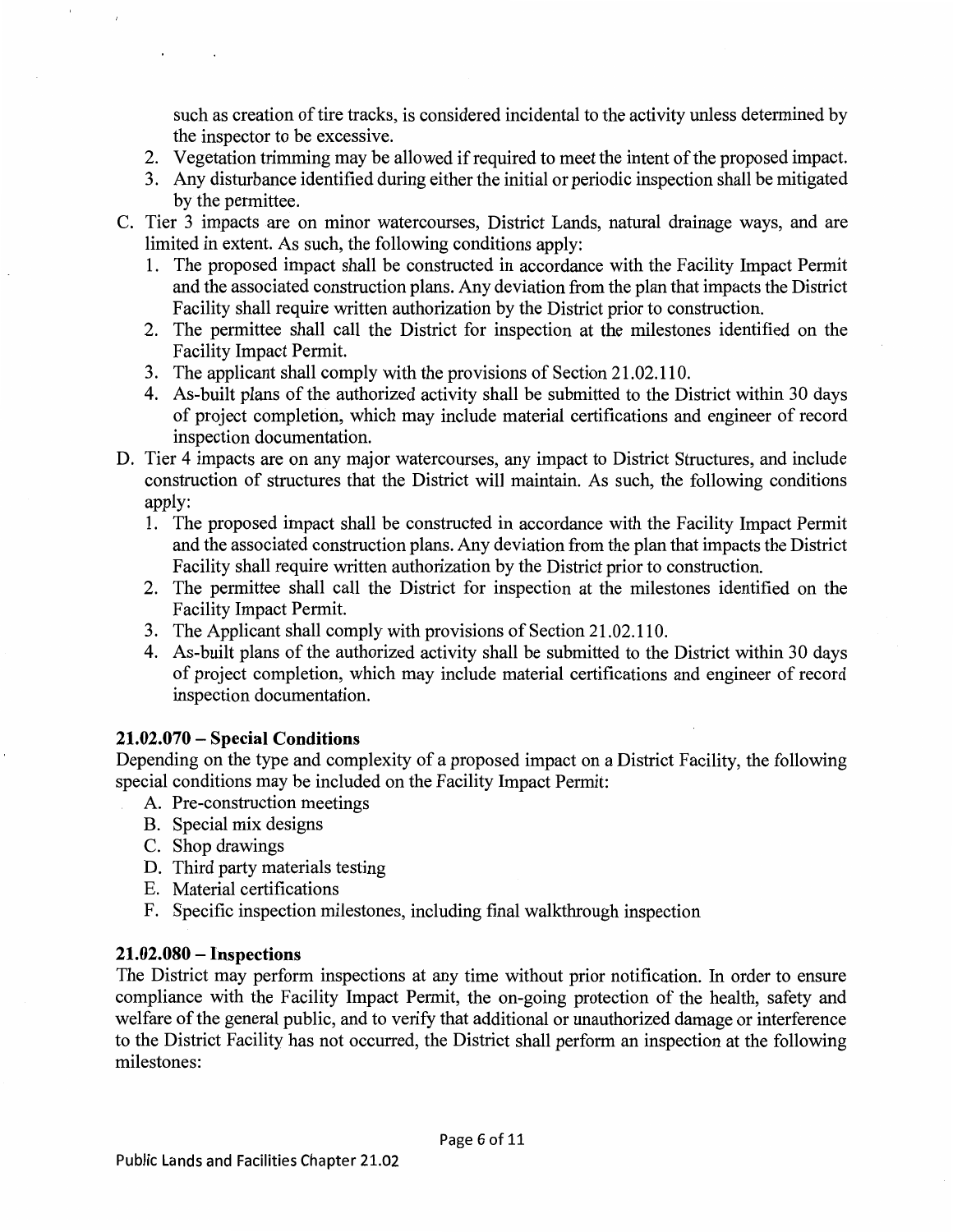- A. Tier 1 impacts. Within 30 days after completion of the proposed use of the property, the District shall perform a final inspection.
- B. Tier 2 impacts. The District shall perform an inspection within 30 days after initial establishment of the impact, and periodically thereafter.
- C. Tier 3 impacts. The District shall perform inspections pursuant to the milestones established in the Facility Impact Permit. It is the responsibility of the permittee to request inspections upon reaching each milestone. The District shall perform a final inspection upon completion of construction in order to verify compliance with terms and conditions of the permit.
- D. Tier 4 impacts. The District shall perform inspections pursuant to the milestones established in the Facility Impact Permit. It is the responsibility of the permittee to request inspections upon reaching each milestone. The District shall perform a final inspection upon completion of construction in order to verify compliance with terms and conditions of the permit.

#### **21.02.090-Insurance Requirement**

Insurance requirements shall be determined by the Pima County Department of Finance and Risk Management, Risk Management Division. No evidence of liability insurance is necessary for federal, state, county, or municipal agencies, political subdivision or other public service corporation with a net worth of more than \$1,000,000 as reflected on its most current balance sheet.

#### **21.02.100 - Posting of Bond**

 $\ddot{\phantom{1}}$ 

An applicant may at the time of application for a Facility Impact Permit, be required to post a performance bond for one hundred percent of the cost of the work impacting the District Facility. A cash bond or its equivalent, equal in value to one hundred percent of the work impacting the District Facility, may be substituted for a performance bond. This bond or its substitute will be held until the work has been completed and has been accepted by the District. An applicant may be exempted from posting bond with the approval of the Chief Engineer. Posting bond is not required for activities covered by an assurance agreement required pursuant to Arizona Revised Statutes Section 11-82l(C).

## **21.02.110 - Liability and Project Site Requirements**

- A. The permittee assumes the responsibility and all liability for any injury or damage to any person or property caused by or arising from the impact authorized by the Facility Impact Permit. The permittee shall indemnify, defend and hold harmless the District and Pima County, its officers, departments, employees and agents from and against any and all suits, actions, legal or administrative proceedings, claims, demands or damages of any kind or nature arising out of the exercise of the permit which are attributed to any act or omission of the applicant, its agents, employees or anyone acting under its direction, control or on its behalf. In the event suit shall be brought and the District or Pima County is named as a defendant, all costs for counsel, either house counsel or retained counsel, and any other court costs associated with defending itself shall be paid by the applicant.
- B. Where work is performed in a drainage way, drainage easement or designated floodplain, the permittee shall not at any time obstruct or diminish in any manner the ability of the drainage way, drainage easement or designated floodplain to convey or pass storm water except as allowed in the Facility Impact Permit. All existing District Structures damaged or removed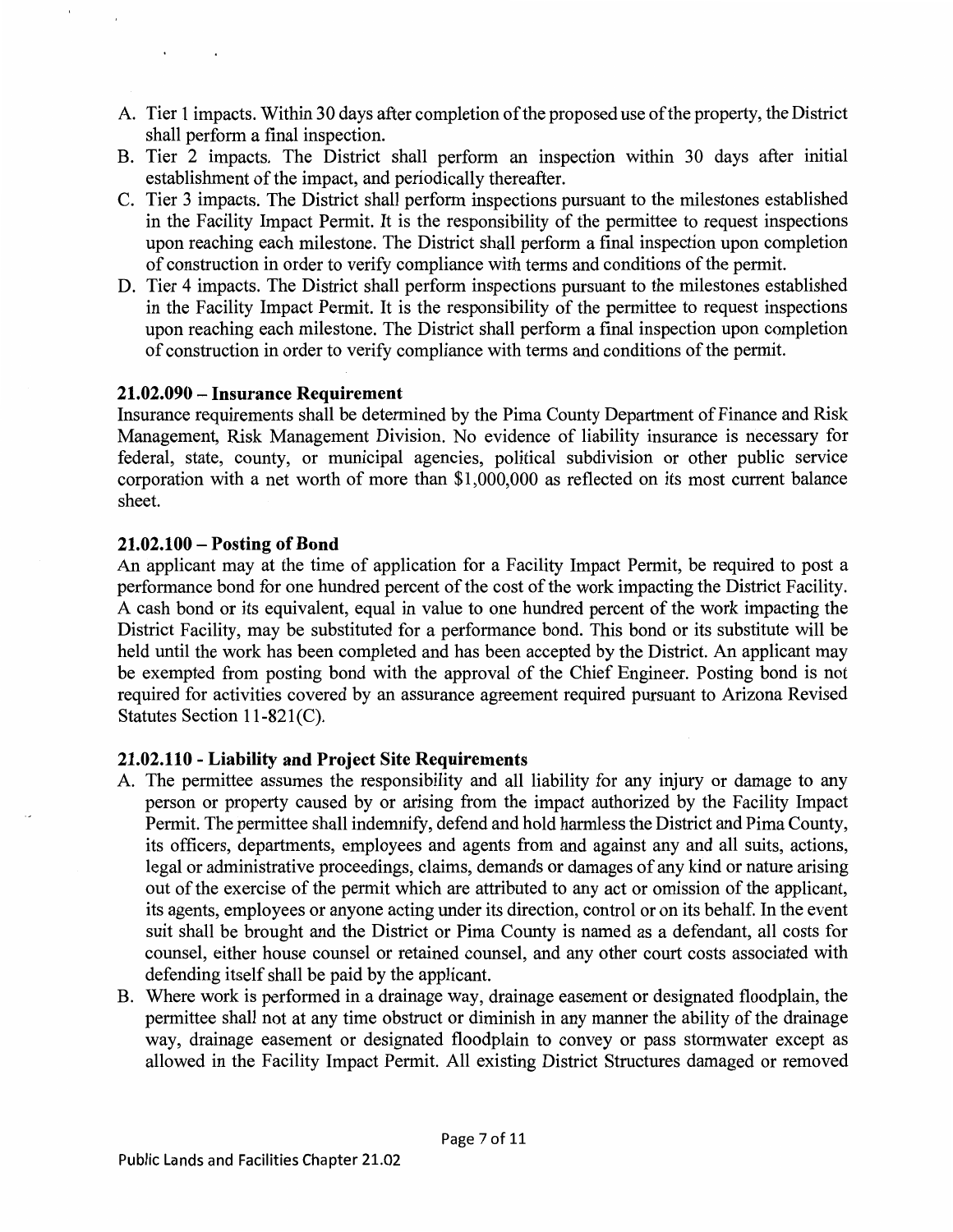shall be replaced immediately to the satisfaction of the Chief Engineer or authorized representative at no cost to the District or Pima County.

- C. All work shall occur in a manner that is least destructive to existing public improvements and natural resources and shall be completed in the shortest possible timeframe, at no cost to the District, as directed by the Chief Engineer or authorized representative. Permittee shall notify the District representative noted on the Facility Impact Permit at least forty-eight hours prior to starting work. Once the work has begun it shall continue in a timely manner until completion with no significant gaps in the time between execution of the various phases of the work. In the case of an emergency requiring immediate work impacting a District Facility, the permittee shall make a diligent effort to contact the District prior to commencement of work. Such emergency work shall be halted upon issuance of a stop work order by the Chief Engineer. Emergency work shall not continue beyond twenty-four hours during the normal workweek or the next full work day following a weekend or holiday without the issuance of a written permit.
- D. If the work performed or materials used by the permittee for repair or reconstruction of a District Facility under the Facility Impact Permit fails to pass final inspection, the permittee shall remove defective improvements and replace with improvements that meet specifications under the approved plan within the timeframe specified by written notice from the Chief Engineer or authorized representative. Facilities such as utilities that are abandoned or found to be defective may remain in place, at the discretion of the Chief Engineer.
- E. The permittee shall not allow any condition to exist in connection with the exercise of the permit which would be a hazard or source of danger to the general public. If the work presents or becomes a hazard to the general public, the District may take immediate corrective action to protect public health and safety or as otherwise allowed by law. The District may bill the permittee for the full cost incurred for such corrective action.
- F. The permittee shall be responsible for verifying the location of all underground utilities in accordance with the Blue Stake laws prior to the commencement of any excavation and shall protect said utilities from damage.
- G. All work shall be accomplished in accordance with applicable requirements of the Pima County Code, including Floodplain Management Ordinance, Grading Ordinance, Channel Design Standards Manual, and any other applicable engineering details, standards or specifications of the District and Pima County. With the exception of plans prepared by public service corporations that are subject to federal and state regulations concerning safety and design, all work shall be performed in accordance with plans prepared by a professional engineer.
- H. The permittee or his representative shall keep a copy of the Facility Impact Permit and make it available to the District upon request.
- I. If at any time, the District Facility, or any portion thereof, occupied and used by the permittee in accordance with the Facility Impact Permit is needed or required by the District or County, the permittee, upon receipt of notice shall, at no cost to the District or County, remove, relocate, or abandon in place all property belonging to the permittee, unless other arrangements are agreed to by the Chief Engineer.
- J. In the event the applicant does not repair the District Facility to the conditions set forth by the Chief Engineer or authorized representative after a thirty-day notice of any deficiencies, the applicant by the acceptance of a permit agrees to be responsible for all costs of completing such repair, and in the event suit is necessary, agrees to be responsible for all costs of collection including but not limited to court costs and attorney's fees.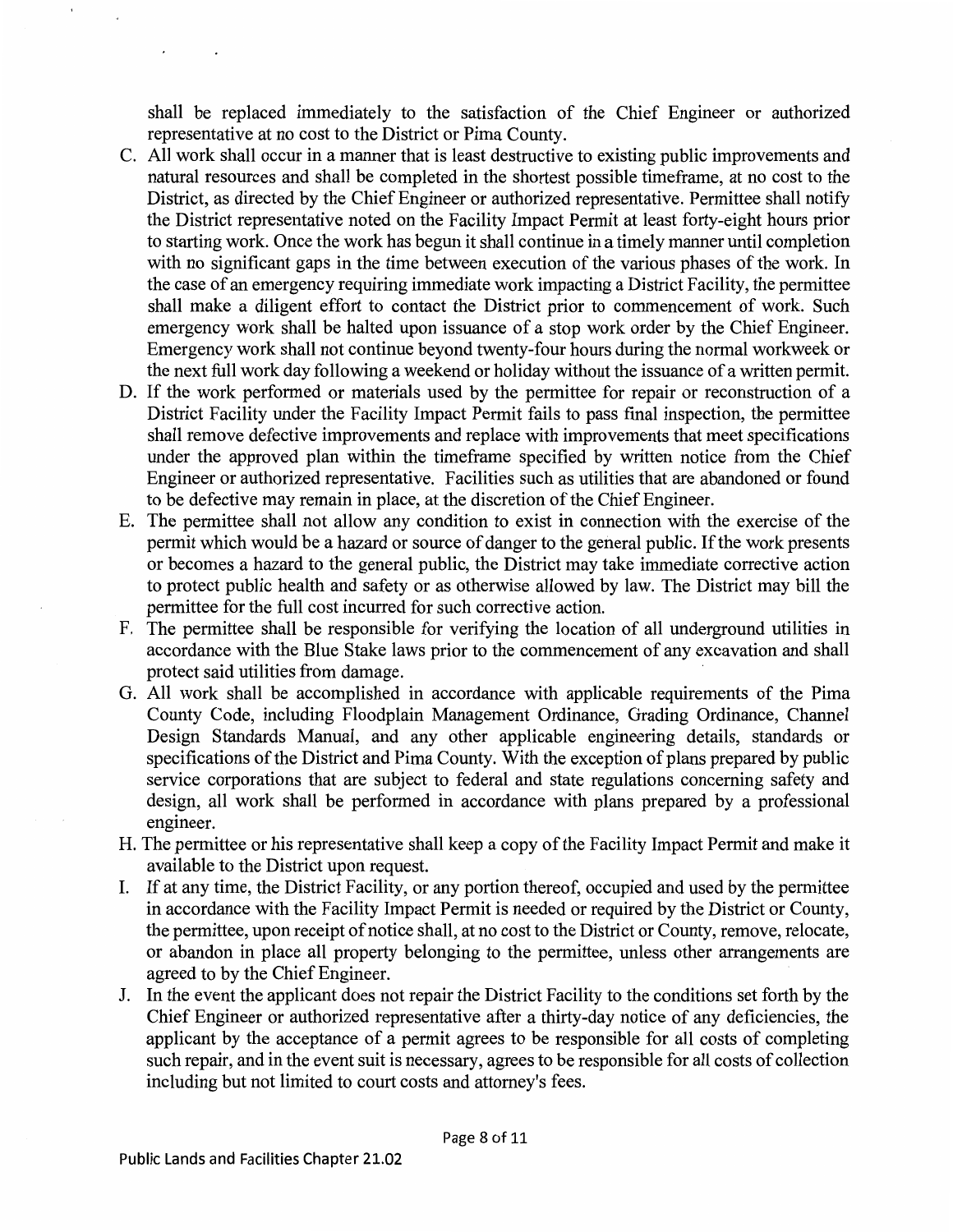K. Applicant is placed on notice that the District may not own the particular property or property rights for which the permit is issued. Applicant assumes all liability resulting from any defect to the title of the land and no warranty of title to the underlying land is expressed or implied.

#### **21.02.120** - **Fees.**

Pertinent charges for the above required permit and for meeting the conditions of the permit, as well as fines applied to the applicant due to violations of the permit requirements, shall be set forth by a fee schedule approved by the Board of Directors for the Flood Control District and amended from time to time. A copy of the fee schedule is on file at the District's office and website.

#### **21.02.130** - **Violation-Penalty.**

- A. Any person, contractor, utility company or corporation violating any of the provisions of this chapter are subject to civil penalties or other legal action as provided by pertinent state statutes, including but not limited to ARS Sections 48-3615.01. The procedures set forth in Sections 16.64.020 and 16.64.070 of the Pima County Code also apply to notice and abatement of violations of this chapter.
- B. In addition to any penalties that occur during the compliance enforcement process, any impact that has occurred prior to issuance of a Facility Impact Permit, except as provided for emergency work in 21.02.110.C, shall require payment of double the permit fee.

**SECTION 2.** The fee schedule referenced in new Pima County Code Section 21.02.120 is approved as shown in Exhibit A.

**SECTION 3.** The various Pima County and Pima County Flood Control District officers and employees are hereby authorized and directed to perform all acts necessary or desirable to give effect to this ordinance.

PASSED AND ADOPTED this  $18th$  day of  $December$ , 2018 by the Pima County Flood Control District Board of Directors, Pima County, Arizona.

ATTEST: Julie Castañeda<sup>11</sup> Clerk of the Board

BOARD OF DIRECTORS OF THE PIMA COUNTY FLOOD CONTROL DISTRICT

DEC 18 2018

Richard Elías, Chairman

Page 9 of 11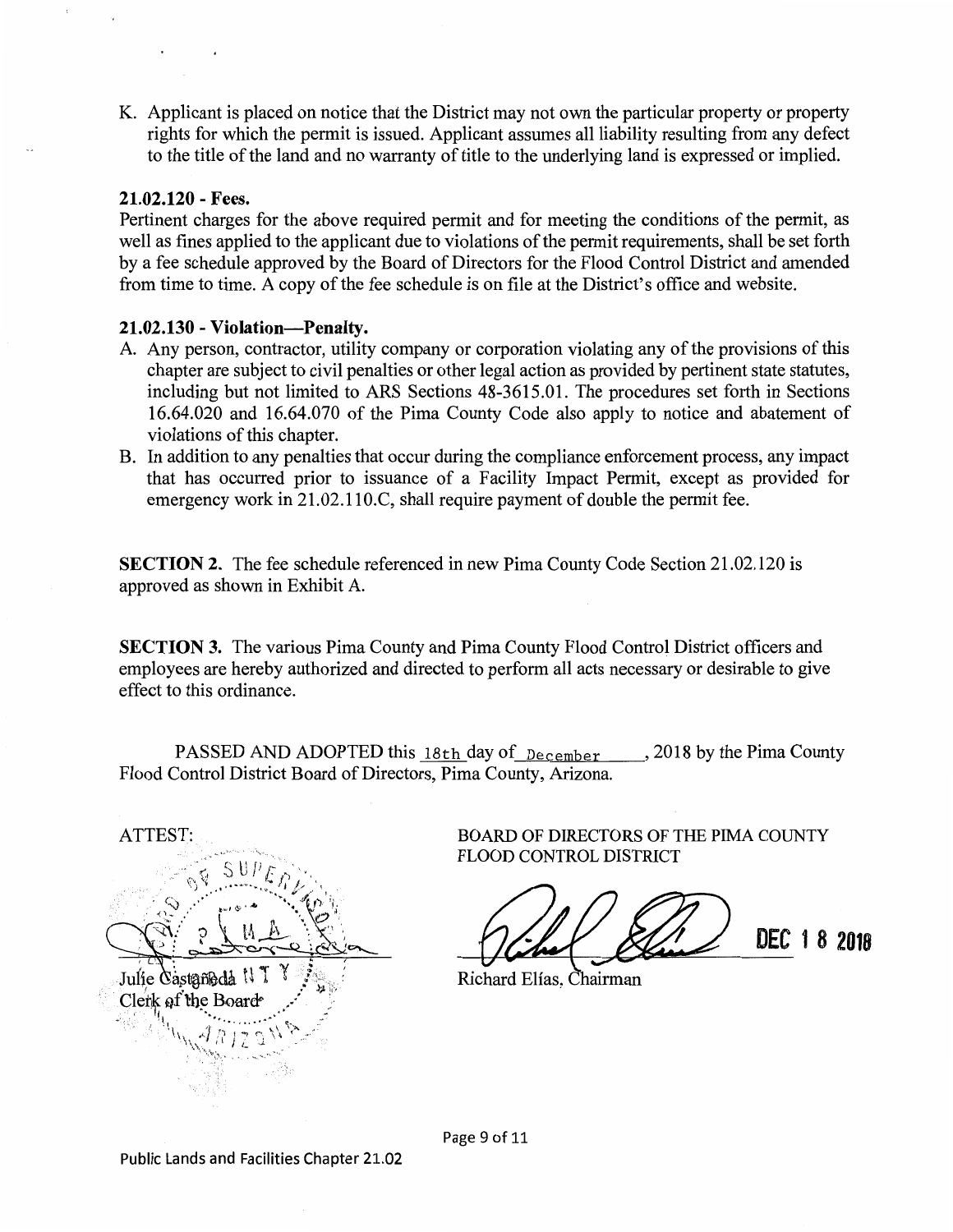Recommended to the Board:

 $\,$ 

Thelles nan

Suzanne Shields, Director Pima County Flood Control District

Approved as to form:

 $k\ell\ell\ell\ell$  **KELL OLSON** 

Deputy County Attorney for the District